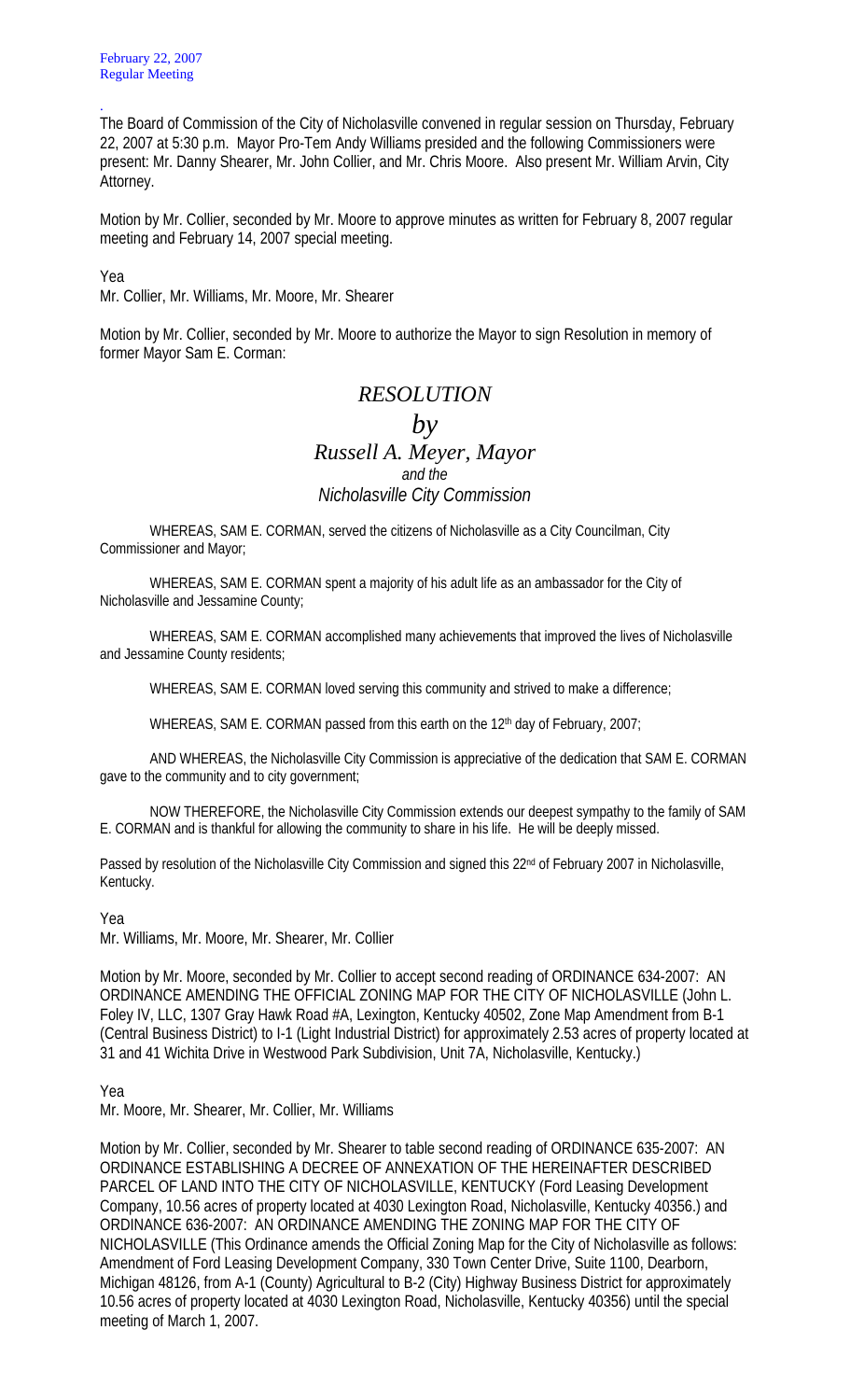. Yea

Mr. Shearer, Mr. Collier, Mr. Williams, Mr. Moore

Motion by Mr. Collier, seconded by Mr. Moore to accept second reading of ORDINANCE 637-2007: AN ORDINANCE AMENDING THE CITY OF NICHOLASVILLE PERSONNEL POLICIES AND PROCEDURES, COMPENSATION PLAN AND CLASSIFICATION PLAN (This ordinance amends the City of Nicholasville Personnel Policies and Procedures, Compensation Plan and Classification Plan, Class Title: Administrative Assistant to change the Dept/Div, Supervisor, Class Characteristics and Essentials.)

Yea

Mr. Collier, Mr. Williams, Mr. Moore, Mr. Shearer

Motion by Mr. Collier, seconded by Mr. Moore to accept second reading of ORDINANCE 638-2007: AN ORDINANCE AMENDING THE CITY OF NICHOLASVILLE PERSONNEL POLICIES AND PROCEDURES, COMPENSATION PLAN AND CLASSIFICATION PLAN (This ordinance amends the City of Nicholasville Personnel Policies and Procedures, Compensation Plan and Classification Plan, Class Title: Maintenance Coordinator/Construction Project Facilitator to change the Class Title to Maintenance Supervisor and to further change Supervises, Class Characteristics and Essentials.)

Yea

Mr. Williams, Mr. Moore, Mr. Shearer, Mr. Collier

Motion by Mr. Collier, seconded by Mr. Shearer to accept second reading of ORDINANCE 639-2007: AN ORDINANCE AMENDING THE CITY OF NICHOLASVILLE PERSONNEL POLICIES AND PROCEDURES, COMPENSATION PLAN AND CLASSIFICATION PLAN (This ordinance amends the City of Nicholasville Personnel Policies and Procedures, Compensation Plan and Classification Plan, Class Title Groundskeeper I to change the Supervisor, Class Characteristics and Essentials.)

Yea

Mr. Moore, Mr. Shearer, Mr. Collier, Mr. Williams

Motion by Mr. Collier, seconded by Mr. Moore to accept second reading of ORDINANCE 640-2007: AN ORDINANCE AMENDING THE CHAPTER 16 OF THE CODE OF ORDINANCES FOR THE CITY OF NICHOLASVILLE (This Ordinance amends the Code of Ordinances of the City of Nicholasville, Chapter 16. Precious Metal Dealers to change the requirement for sellers from two means of identification to one means of identification and further to change the holding period for every article or set of articles received from a period of twelve days to six days.)

Yea

Mr. Shearer, Mr. Collier, Mr. Williams, Mr. Moore

Motion by Mr. Collier, seconded by Mr. Moore to authorize the Mayor to sign Resolution/Municipal Order No. 02/22/07: A RESOLUTION/MUNICIPAL ORDER RELATING TO THE FINANCING OF A NEW MUNICIPAL GOVERNMENT BUILDING.

Yea

Mr. Collier, Mr. Williams, Mr. Moore, Mr. Shearer

Motion by Mr. Collier, seconded by Mr. Shearer to table authorizing the Mayor signing a Memorandum and Agreement between the City of Nicholasville and Song, Leung, Wang, and Tai until the special meeting of March 1, 2007.

Yea

Mr. Williams, Mr. Moore, Mr. Shearer, Mr. Collier

Motion by Mr. Collier, seconded by Mr. Shearer to promote Kristine Goldey from Tax Clerk, grade 23 to Utility Billing Clerk, grade 25 with a 10% promotion increase, effective February 26, 2007.

Yea

Mr. Moore, Mr. Shearer, Mr. Collier, Mr. Williams

Motion by Mr. Collier, seconded by Mr. Shearer to approve accounts payable as listed in the amount of \$330,623.32.